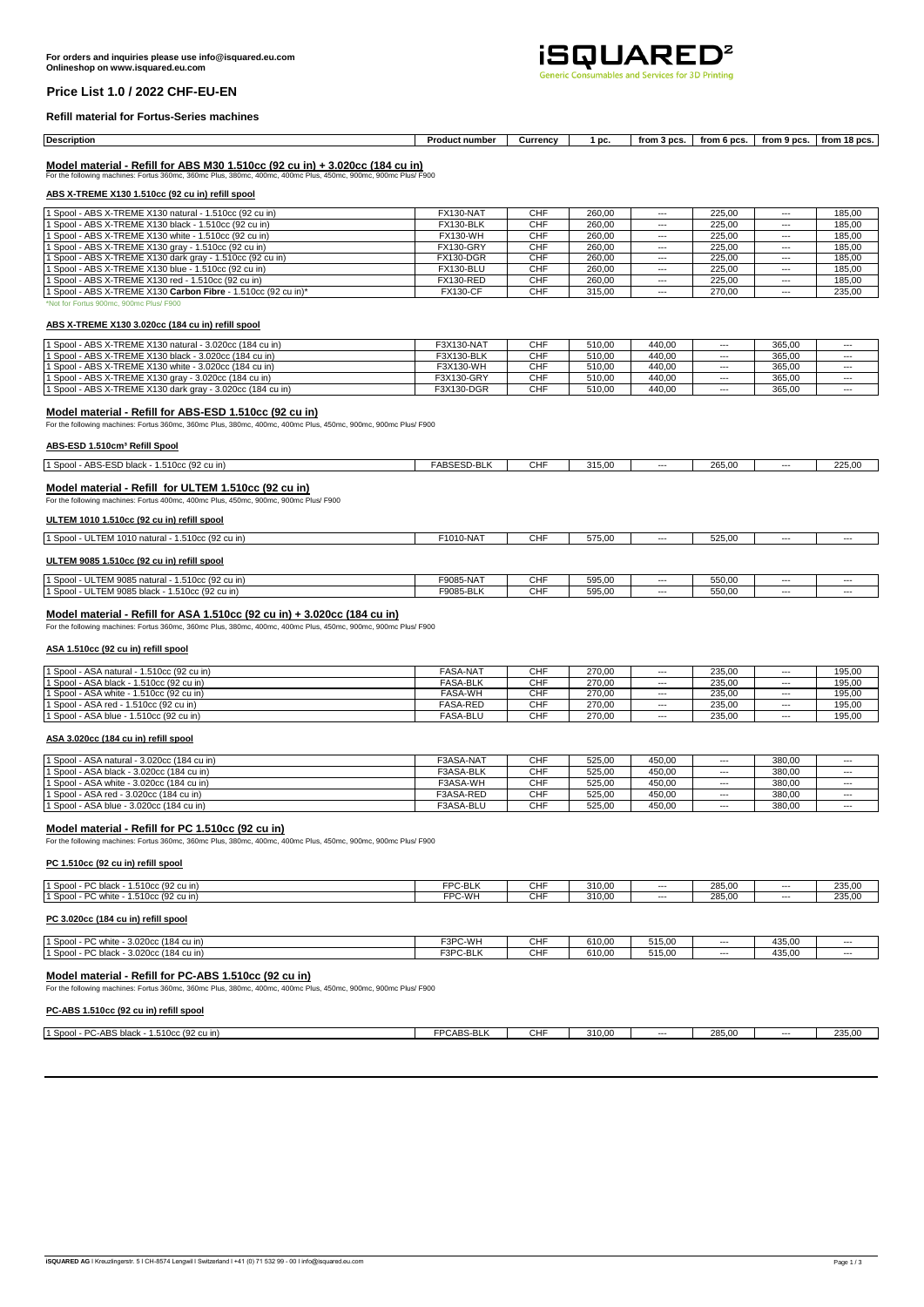| <b>Description</b>                                                                                                                                                       | <b>Product number</b>           | Currency          | 1 pc.          | from 3 pcs. |
|--------------------------------------------------------------------------------------------------------------------------------------------------------------------------|---------------------------------|-------------------|----------------|-------------|
| Support material (Soluble) - 1.510cc (92 cu in)                                                                                                                          |                                 |                   |                |             |
|                                                                                                                                                                          |                                 |                   |                |             |
| Soluble Support 1510cc (92 cu in) refill spool<br>For the following machines: Fortus 360mc, 360mc Plus, 380mc, 400mc, 400mc Plus, 450mc, 900mc, 900mc Plus/ F900         |                                 |                   |                |             |
| 1 Spool - Soluble Support ABS / ASA - 1.510cc (92 cu in)                                                                                                                 | <b>FSS30</b>                    | CHF               | 330,00         |             |
| 1 Spool - Soluble Support ABS / ASA - 1.510cc (92 cu in) (Bundle Model + Support*)                                                                                       | <b>FSS30</b>                    | CHF               | 305,00         | 275,00      |
| *Bundle 1:2: for example 1x Support-, + 2x Model material, 3x Support-, + 6x Model material or corresponding ordered quantity of model material within the last 6 months |                                 |                   |                |             |
| Support material (Break Away) - 1.510cc (92 cu in)                                                                                                                       |                                 |                   |                |             |
| BAW Support gray 1.510cc (92 cu in) refill spool                                                                                                                         |                                 |                   |                |             |
| For the following machines: Fortus 360mc, 400mc, 900mc                                                                                                                   |                                 |                   |                |             |
| 1 Spool - BAW (Break Away) Support gray -1.510cc (92 cu in)                                                                                                              | <b>FBAWS</b>                    | <b>CHF</b>        | 285,00         | 245,00      |
| Support material ULTEM - 1.510cc (92 cu in)                                                                                                                              |                                 |                   |                |             |
|                                                                                                                                                                          |                                 |                   |                |             |
| ULTEM Support 1.510cc (92 cu in) refill spool<br>For the following machines: Fortus 400mc, 400mc Plus, 450mc, 900mc, 900mc Plus/ F900                                    |                                 |                   |                |             |
| 1 Spool - Support Material ULTEM 9085 -1.510cc (92 cu in)                                                                                                                | <b>FUS9085</b>                  | <b>CHF</b>        | 595,00         | 575,00      |
|                                                                                                                                                                          |                                 |                   |                |             |
|                                                                                                                                                                          |                                 |                   |                |             |
| <b>Description</b>                                                                                                                                                       | <b>Product number</b>           | Currency          | Price          |             |
| EPROM / Chips Model and Support Material (Only in combination with material spool: 1 spool = 1 chip)                                                                     |                                 |                   |                |             |
| ABS Model Material Chip 1.510cc (92 cu in): Fortus 360mc, 400mc, 900mc                                                                                                   |                                 |                   |                |             |
| CHIP model material ABS natural - 1.510cc (92 cu in)                                                                                                                     | FM30C NAT                       | CHF               | 10,00          |             |
| CHIP model material ABS black / carbon fibre - 1.510cc (92 cu in)<br>CHIP model material ABS white - 1.510cc (92 cu in)                                                  | FM30C_BLK<br>FM30C_WH           | CHF<br>CHF        | 10,00<br>10,00 |             |
| CHIP model material ABS gray / dark gray - 1.510cc (92 cu in)                                                                                                            | FM30C_GRY                       | <b>CHF</b>        | 10,00          |             |
| CHIP model material ABS red - 1.510cc (92 cu in)<br>CHIP model material ABS blue - 1.510cc (92 cu in)                                                                    | FM30C RED<br>FM30C_BLU          | <b>CHF</b><br>CHF | 10,00<br>10,00 |             |
| ABS Model Material Chip 3.020cc (184 cu in): Fortus 360mc, 400mc, 900mc                                                                                                  |                                 |                   |                |             |
| CHIP model material ABS natural - 3.020cc (184 cu in)                                                                                                                    | FM30C3020 NAT                   | <b>CHF</b>        | 10,00          |             |
| CHIP model material ABS black - 3.020cc (184 cu in)<br>CHIP model material ABS white - 3.020cc (184 cu in)                                                               | FM30C3020 BLK<br>FM30C3020 WH   | <b>CHF</b><br>CHF | 10,00<br>10,00 |             |
| CHIP model material ABS gray / dark gray - 3.020cc (184 cu in)                                                                                                           | FM30C3020_GRY                   | CHF               | 10,00          |             |
| ABS-ESD Model Material Chip 1.510cm <sup>3</sup> : Fortus 360mc, 400mc, 900mc                                                                                            |                                 |                   |                |             |
| CHIP model material ABS-ESD black - 1.510cc (92 cu in)                                                                                                                   | <b>FABSESDC</b>                 | CHF               | 10,00          |             |
| ULTEM Model Material Chip 1.510cc (92 cu in): Fortus 400mc, 900mc                                                                                                        |                                 |                   |                |             |
| CHIP model material ULTEM 1010 natural - 1.510cc (92 cu in)<br>CHIP model material ULTEM 9085 natural - 1.510cc (92 cu in)                                               | FM1010C_NAT<br>FM9085C NAT      | CHF<br>CHF        | 10,00<br>10,00 |             |
| CHIP model material ULTEM 9085 black - 1.510cc (92 cu in)                                                                                                                | FM9085C_BLK                     | CHF               | 10,00          |             |
| ASA Model Material Chip 1.510cc (92 cu in): Fortus 360mc, 400mc, 900mc                                                                                                   |                                 |                   |                |             |
| CHIP model material ASA natural - 1.510cc (92 cu in)<br>CHIP model material ASA black - 1.510cc (92 cu in)                                                               | FASAC_NAT<br>FASAC_BLK          | CHF<br>CHF        | 10,00<br>10,00 |             |
| CHIP model material ASA white - 1.510cc (92 cu in)                                                                                                                       | <b>FASAC WH</b>                 | <b>CHF</b>        | 10,00          |             |
| CHIP model material ASA red - 1.510cc (92 cu in)<br>CHIP model material ASA blue - 1.510cc (92 cu in)                                                                    | <b>FASAC RED</b><br>FASAC_BLU   | CHF<br>CHF        | 10,00<br>10,00 |             |
|                                                                                                                                                                          |                                 |                   |                |             |
| ASA Model Material Chip 3.020cc (184 cu in): Fortus 360mc, 400mc, 900mc<br>CHIP model material ASA natural - 3.020cc (184 cu in)                                         | FASAC3020_NAT                   | <b>CHF</b>        | 10,00          |             |
| CHIP model material ASA black - 3.020cc (184 cu in)<br>CHIP model material ASA white - 3.020cc (184 cu in)                                                               | FASAC3020_BLK<br>FASAC3020_WH   | CHF<br><b>CHF</b> | 10,00<br>10,00 |             |
| CHIP model material ASA red - 3.020cc (184 cu in)                                                                                                                        | FASAC3020_RED                   | CHF               | 10,00          |             |
| CHIP model material ASA blue - 3.020cc (184 cu in)                                                                                                                       | FASAC3020_BLU                   | <b>CHF</b>        | 10,00          |             |
| PC Model Material Chip 1.510cc (92 cu in): Fortus 360mc, 400mc, 900mc                                                                                                    |                                 |                   |                |             |
| CHIP model material PC black / white - 1.510cc (92 cu in)                                                                                                                | <b>FPCC</b>                     | CHF               | 10,00          |             |
| PC Model Material Chip 3.020cc (184 cu in): Fortus 360mc, 400mc, 900mc<br>CHIP model material PC black / white - 3.020cc (184 cu in)                                     | FPCC3020                        | <b>CHF</b>        | 10,00          |             |
|                                                                                                                                                                          |                                 |                   |                |             |
| PC-ABS Model Material Chip 1.510cc (92 cu in): Fortus 360mc, 400mc, 900mc<br>CHIP model material PC-ABS black - 1.510cc (92 cu in)                                       | FPCABSC_BLK                     | <b>CHF</b>        | 10,00          |             |
|                                                                                                                                                                          |                                 |                   |                |             |
| Soluble Support Material Chip 1.510cc (92 cu in): Fortus 360mc, 400mc, 900mc<br>CHIP support material ABS / ASA / ABS-ESD - Soluble - 1.510cc (92 cu in)                 | <b>FSS30C</b>                   | CHF               | 10,00          |             |
|                                                                                                                                                                          |                                 |                   |                |             |
| Break Away Support Material Chip 1.510cc (92 cu in): Fortus 360mc, 400mc, 900mc<br>CHIP support material ABS / ASA / ABS-ESD - BAW - 1.510cc (92 cu in)                  | VTSS20C                         | <b>CHF</b>        | 10,00          |             |
| ULTEM Support Material Chip 1.510cc (92 cu in): Fortus 400mc, 900mc                                                                                                      |                                 |                   |                |             |
| CHIP support material ULTEM 9085 - 1.510cc (92 cu in)                                                                                                                    | <b>FS9085C</b>                  | CHF               | 10,00          |             |
| ABS Model Material Chip 1.510cc (92 cu in): Fortus 360mc Plus, 380mc, 400mc Plus, 450mc, 900mc Plus/ F900                                                                |                                 |                   |                |             |
| CHIP model material ABS natural - 1.510cc (92 cu in)                                                                                                                     | FPM30C NAT                      | <b>CHF</b>        | 25,00          |             |
| CHIP model material ABS black / carbon fibre - 1.510cc (92 cu in)<br>CHIP model material ABS white - 1.510cc (92 cu in)                                                  | FPM30C_BLK<br>FPM30C_WH         | CHF<br>CHF        | 25,00<br>25,00 |             |
| CHIP model material ABS gray / dark gray - 1.510cc (92 cu in)                                                                                                            | FPM30C GRY                      | CHF               | 25,00          |             |
| CHIP model material ABS red - 1.510cc (92 cu in)<br>CHIP model material ABS blue - 1.510cc (92 cu in)                                                                    | FPM30C_RED<br>FPM30C BLU        | CHF<br><b>CHF</b> | 25,00<br>25,00 |             |
| ABS Model Material Chip 3.020cc (184 cu in): Fortus 360mc, 400mc, 900mc                                                                                                  |                                 |                   |                |             |
| CHIP model material ABS natural - 3.020cc (184 cu in)                                                                                                                    | FPM30C3020_NAT                  | CHF               | 25,00          |             |
| CHIP model material ABS black - 3.020cc (184 cu in)<br>CHIP model material ABS white - 3.020cc (184 cu in)                                                               | FPM30C3020_BLK<br>FPM30C3020 WH | CHF<br><b>CHF</b> | 25,00<br>25,00 |             |
| CHIP model material ABS gray / dark gray - 3.020cc (184 cu in)                                                                                                           | FPM30C3020 GRY                  | CHF               | 25,00          |             |
| ABS-ESD Model Material Chip 1.510cm <sup>3</sup> : Fortus 360mc Plus, 380mc, 400mc Plus, 450mc, 900mc Plus/ F900                                                         |                                 |                   |                |             |
| CHIP model material ABS-ESD black - 1.510cc (92 cu in)                                                                                                                   | FPABSESDC                       | <b>CHF</b>        | 25,00          |             |
| ULTEM Model Material Chip 1.510cc (92 cu in): Fortus 400mc Plus, 450mc, 900mc Plus/ F900                                                                                 |                                 |                   |                |             |
| CHIP model material ULTEM 1010 natural - 1.510cc (92 cu in)<br>CHIP model material ULTEM 9085 natural - 1.510cc (92 cu in)                                               | FPM1010C_NAT<br>FPM9085C_NAT    | CHF<br>CHF        | 25,00<br>25,00 |             |
| CHIP model material ULTEM 9085 black - 1.510cc (92 cu in)                                                                                                                | FPM9085C_BLK                    | CHF               | 25,00          |             |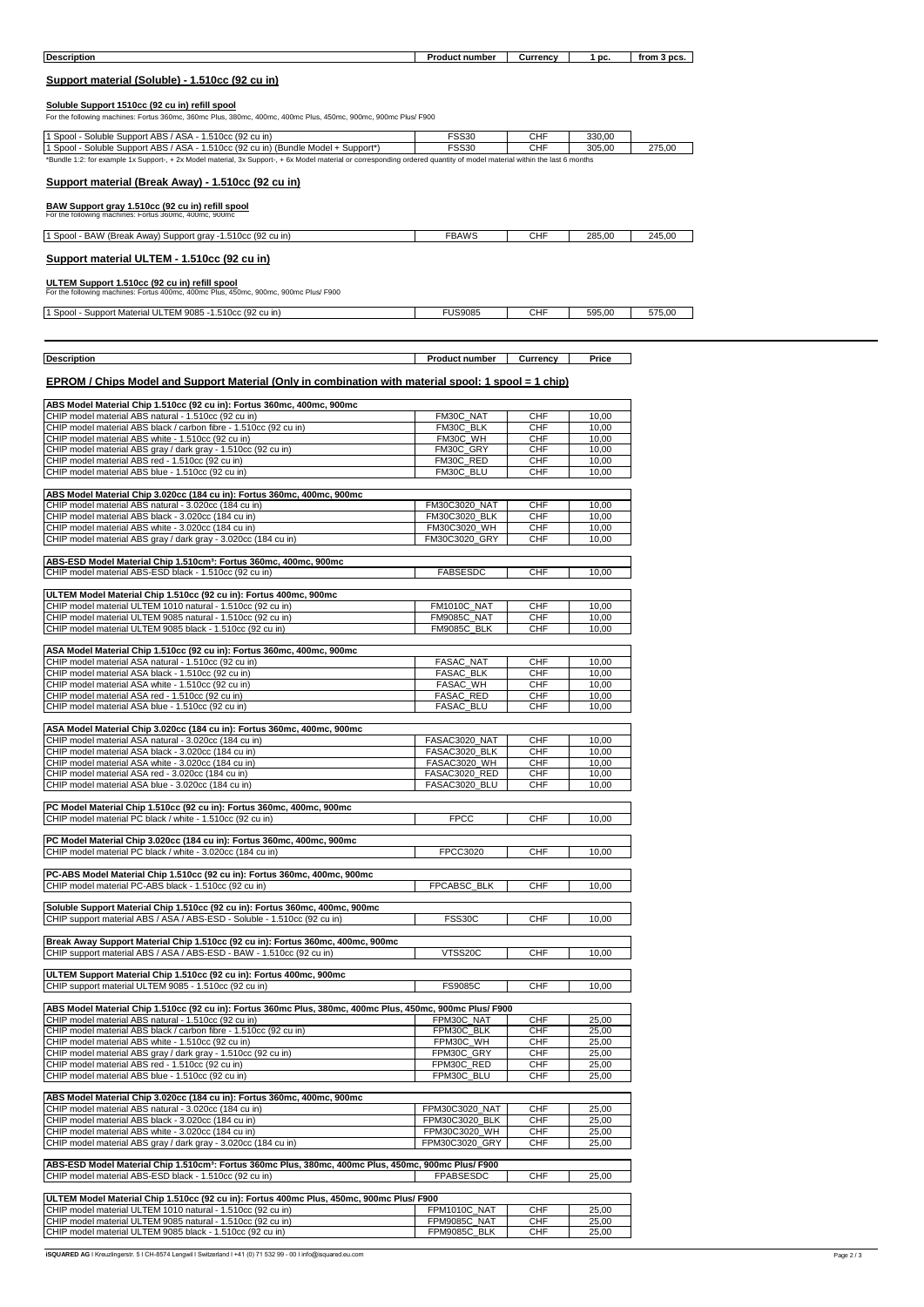| <b>Description</b>                                                                                              | <b>Product number</b> | Currency   | Price |  |  |  |  |
|-----------------------------------------------------------------------------------------------------------------|-----------------------|------------|-------|--|--|--|--|
|                                                                                                                 |                       |            |       |  |  |  |  |
| ASA Model Material Chip 1.510cc (92 cu in): Fortus 360mc Plus, 380mc, 400mc Plus, 450mc, 900mc Plus/ F900       |                       |            |       |  |  |  |  |
| CHIP model material ASA natural - 1.510cc (92 cu in)                                                            | <b>FPASAC NAT</b>     | CHF        | 25.00 |  |  |  |  |
| CHIP model material ASA black - 1.510cc (92 cu in)                                                              | <b>FPASAC BLK</b>     | CHF        | 25.00 |  |  |  |  |
| CHIP model material ASA white - 1.510cc (92 cu in)                                                              | <b>FPASAC WH</b>      | <b>CHF</b> | 25.00 |  |  |  |  |
| CHIP model material ASA red - 1.510cc (92 cu in)                                                                | <b>FPASAC RED</b>     | CHF        | 25.00 |  |  |  |  |
| CHIP model material ASA blue - 1.510cc (92 cu in)                                                               | <b>FPASAC BLU</b>     | <b>CHF</b> | 25.00 |  |  |  |  |
|                                                                                                                 |                       |            |       |  |  |  |  |
| ASA Model Material Chip 3.020cc (184 cu in): Fortus 360mc Plus, 380mc, 400mc Plus, 450mc, 900mc Plus/ F900      |                       |            |       |  |  |  |  |
| CHIP model material ASA natural - 3.020cc (184 cu in)                                                           | FPASAC3020 NAT        | CHF        | 25.00 |  |  |  |  |
| CHIP model material ASA black - 3.020cc (184 cu in)                                                             | FPASAC3020 BLK        | <b>CHF</b> | 25.00 |  |  |  |  |
| CHIP model material ASA white - 3.020cc (184 cu in)                                                             | FPASAC3020 WH         | <b>CHF</b> | 25.00 |  |  |  |  |
| CHIP model material ASA red - 3.020cc (184 cu in)                                                               | FPASAC3020 RED        | CHF        | 25.00 |  |  |  |  |
| CHIP model material ASA blue - 3.020cc (184 cu in)                                                              | FPASAC3020 BLU        | <b>CHF</b> | 25.00 |  |  |  |  |
|                                                                                                                 |                       |            |       |  |  |  |  |
| PC Model Material Chip 1.510cc (92 cu in): Fortus 360mc Plus, 380mc, 400mc Plus, 450mc, 900mc Plus/ F900        |                       |            |       |  |  |  |  |
| CHIP model material PC black / white - 1.510cc (92 cu in)                                                       | <b>FPPCC</b>          | CHF        | 25.00 |  |  |  |  |
|                                                                                                                 |                       |            |       |  |  |  |  |
| PC Model Material Chip 3.020cc (184 cu in): Fortus 360mc Plus, 380mc, 400mc Plus, 450mc, 900mc Plus/ F900       |                       |            |       |  |  |  |  |
| CHIP model material PC black / white - 3.020cc (184 cu in)                                                      | FPPCC3020             | <b>CHF</b> | 25,00 |  |  |  |  |
| PC-ABS Model Material Chip 1.510cc (92 cu in): Fortus 360mc Plus, 380mc, 400mc Plus, 450mc, 900mc Plus/ F900    |                       |            |       |  |  |  |  |
| CHIP model material PC-ABS black - 1.510cc (92 cu in)                                                           | <b>FPPCABSC BLK</b>   | <b>CHF</b> | 25,00 |  |  |  |  |
|                                                                                                                 |                       |            |       |  |  |  |  |
| Soluble Support Material Chip 1.510cc (92 cu in): Fortus 360mc Plus, 380mc, 400mc Plus, 450mc, 900mc Plus/ F900 |                       |            |       |  |  |  |  |
| CHIP support material ABS / ASA / ABS-ESD - Soluble - 1.510cc (92 cu in)                                        | FPSS30C               | <b>CHF</b> | 25.00 |  |  |  |  |
|                                                                                                                 |                       |            |       |  |  |  |  |
| ULTEM Support Material Chip 1.510cc (92 cu in): Fortus 400mc Plus, 450mc, 900mc Plus/ F900                      |                       |            |       |  |  |  |  |
| CHIP support material ULTEM 9085 - 1.510cc (92 cu in)                                                           | <b>FPS9085C</b>       | <b>CHF</b> | 10.00 |  |  |  |  |
|                                                                                                                 |                       |            |       |  |  |  |  |

## **Orders in Cassette**

| Conversion in<br>. Cassette*                                                                                                                        | UB-001 | CHF | 15.00 |
|-----------------------------------------------------------------------------------------------------------------------------------------------------|--------|-----|-------|
| *Please »<br>OEM.<br>Cassette as known<br><b>We</b><br>trom<br>CODIAN<br>$\sim$<br>' order.<br>with numh<br>ers on<br>vour<br>$\sim$<br><br>1.11177 |        |     |       |

#### **ABS X-TREME custom colors**

We produce custom colors of your choice. For details please contact us.

#### **Spare parts and Accessories**

**Please find all spare parts and accessories in our Onlineshop: www.isquared.eu.com**

#### **Recycling programm**

| Recycling of iSQUARED chips for Stratasys Dimension/Fortus/uPrint/HP products - credit | GU-001-E | CHF | 2.00 |
|----------------------------------------------------------------------------------------|----------|-----|------|
| Recycling of iSQUARED spools for Stratasys products - credit                           | GU-002-E | CHF | 2.00 |
| Recycling of plastic cassettes for Stratasys products - credit                         | GU-002-E | CHF | 2.00 |

**Note: All names, trademarks and brand names are trademarks of their respective owners.**

**1. Prices and terms of payment**

1.1 All prices are exclusive of value added tax listed in our offerings apply and include packaging costs. Shipping costs and other subsidiary costs are the expense of the purchaser.<br>1.2 The product remains the sole proper

**2. Delivery dates**

2.1 In-stock product will be shipped one business day after order intake, other goods approximately 4 - 8 weeks after order intake.

**3. Validity** 3.1 Until a new pricelist is released.

**4. Legal basis**

4.1 Legal regulations are basis of the terms of shipment of consumable materials. **5. Warranty of defects**

5.1 Our customer satisfaction guarantee applies. Should the buyer be unhappy with the delivered product, we will replace or take the product back in its entirety after consultation.<br>5.2 The warranty of material defects is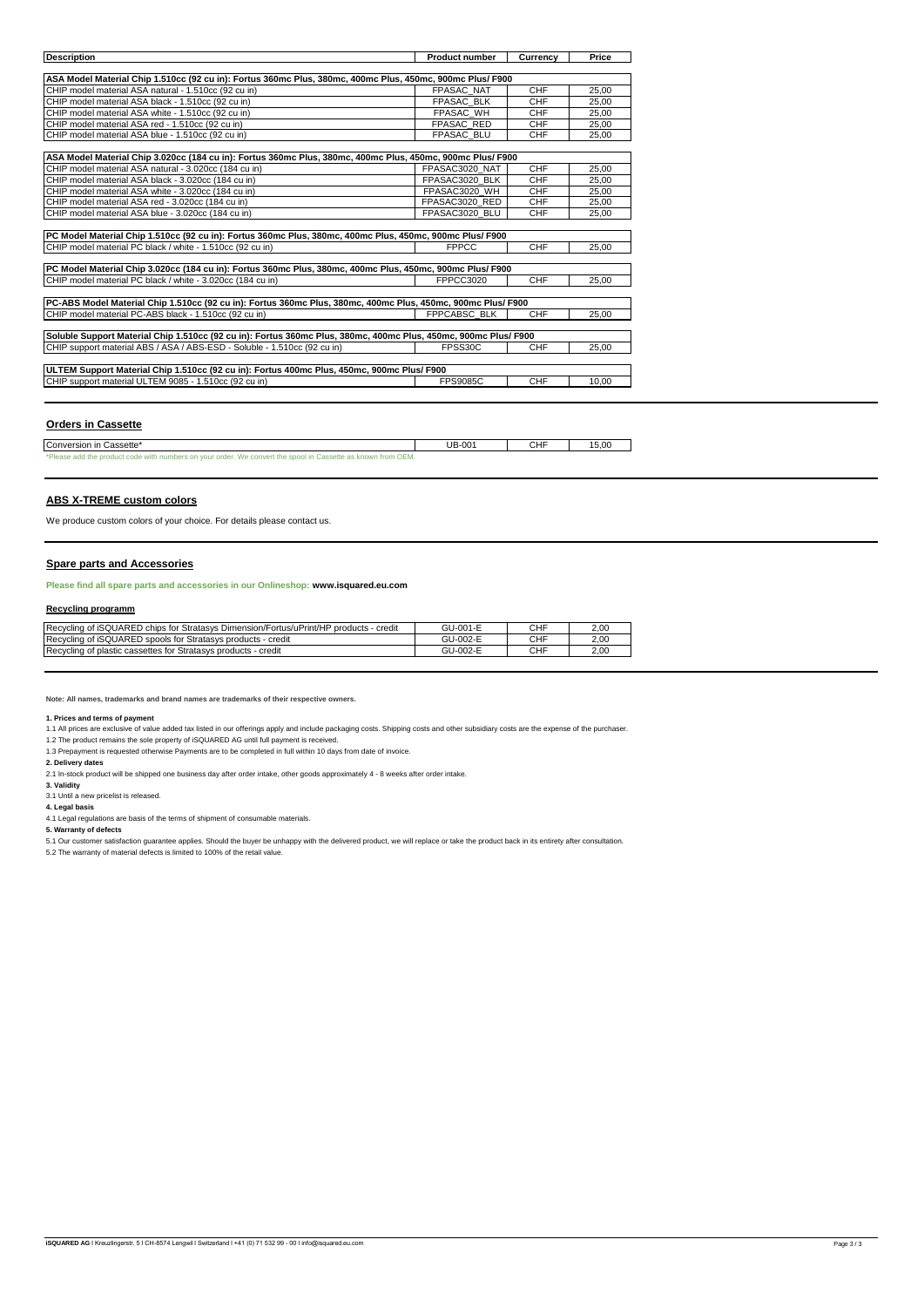

# **Price List 1.4/2021 CHF-CH-EN**

# **Refill material for Objet - PolyJet Systems**

| Description | Product<br>t number: | Currencv | ЮC | trom<br>ncs | ੋ DCS<br>trom |
|-------------|----------------------|----------|----|-------------|---------------|

### **Model material**

#### **IORA Model Refill Cartridge 2x 1,0kg**

For the following machines: Alaris30, Objet24, Objet 30, Pro, Prime, Dental Prime (only Peach), OrthoDesk (only Peach)

| IORA Model Clear - 2x 1,0 kg *      | JT-MCL-10     | <b>CHF</b> | 495.00 | 445.00 | $---$                    |
|-------------------------------------|---------------|------------|--------|--------|--------------------------|
| IORA Model White - 2x 1,0 kg        | JT-MWHT-10    | <b>CHF</b> | 425.00 | 365.00 | $\overline{\phantom{a}}$ |
| IORA Model Blue - 2x 1,0 kg         | JT-MBLU-10    | <b>CHF</b> | 425.00 | 365,00 | $---$                    |
| IORA Model Black - 2x 1.0 kg        | JT-MBLK-10    | <b>CHF</b> | 425.00 | 365.00 | $\overline{\phantom{a}}$ |
| IORA Model Grav - 2x 1.0 kg         | JT-MGRY-10    | <b>CHF</b> | 425.00 | 365.00 | $---$                    |
| IORA Model Peach 690 - 2x 1,0 kg ** | JT-MPEH690-10 | <b>CHF</b> | 375.00 | 305,00 | $---$                    |

\* Only for Objet30 Pro, Objet30 Prime / \*\* Only for Objet Dental Prime, Objet OrthoDesk

#### **IORA Model Refill Cartridge 2,0 kg**

For the following machines: Objet Eden 250, 260, 330

| <b>IORA Model Clear - 2.0 kg</b> | JT-MCL-20  | CHF | 395.00 | 355.00 | $---$ |
|----------------------------------|------------|-----|--------|--------|-------|
| IORA Model White - 2,0 kg        | JT-MWHT-20 | CHF | 315.00 | 265.00 | $---$ |
| IORA Model Blue - 2.0 kg         | JT-MBLU-20 | CHF | 315.00 | 265,00 | $---$ |
| IORA Model Black - 2.0 kg        | JT-MBLK-20 | CHF | 315.00 | 265.00 | $---$ |
| IORA Model Gray - 2,0 kg         | JT-MGRY-20 | CHF | 315.00 | 265,00 | $---$ |

#### **IORA Model Refill Cartridge 2,0 Kg Full Color**

For the following machines: Connex3, J735, J750, J750 Digital Anatomy

| <b>IORA Model Cyan</b><br>2.0 ka                     | JT-MCYA-20                       | CHF | 475.00 | $---$ | 395,00 |
|------------------------------------------------------|----------------------------------|-----|--------|-------|--------|
| <b>IORA Model Magenta -</b><br>2.0 ka                | JT-MMAG-20                       | CHF | 475.00 | $---$ | 395.00 |
| <b>IORA Model</b><br>'Yellow - .<br>2.0 <sub>k</sub> | MYFI<br>YEL-20<br>"- ال<br>1 V I | CHF | 475,00 | $---$ | 395,00 |

# **IORA Model Refill Cartridge 3,6 kg**

For the following machines: Objet Eden 333, 350, 500, 260V, 260VS, 260/260V/260VS Dental Advantage+Selection (only Peach), 260/350/500 Connex1+2+3, J700/720 Dental (only Peach), J735, J750

| IORA Model Clear - 1,0 kg (Test package)       | JT-MCL-T      | <b>CHF</b> | 235.00 | $---$ | ---    |
|------------------------------------------------|---------------|------------|--------|-------|--------|
| IORA Model Clear - 3,6 kg                      | JT-MCL-36     | <b>CHF</b> | 715.00 | $---$ | 635,00 |
| IORA Model White - 1,0 kg (Test package)       | JT-MWHT-T     | <b>CHF</b> | 195.00 | $---$ | $---$  |
| IORA Model White - 3,6 kg                      | JT-MWHT-36    | <b>CHF</b> | 575.00 | $---$ | 475,00 |
| IORA Model PureWhite - 1,0 kg (Test package) * | JT-MPWHT-T    | <b>CHF</b> | 235,00 | $---$ | ---    |
| IORA Model PureWhite - 3,6 kg *                | JT-MPWHT-36   | <b>CHF</b> | 625,00 | $---$ | 525,00 |
| IORA Model Blue - 1,0 kg (Test package)        | JT-MBLU-T     | <b>CHF</b> | 195,00 | $---$ | ---    |
| IORA Model Blue - 3,6 kg                       | JT-MBLU-36    | <b>CHF</b> | 575.00 | $---$ | 475.00 |
| IORA Model Black - 1,0 kg (Test package)       | JT-MBLK-T     | <b>CHF</b> | 195.00 | $---$ | ---    |
| IORA Model Black - 3,6 kg                      | JT-MBLK-36    | <b>CHF</b> | 575.00 | $---$ | 475,00 |
| IORA Model Gray - 1,0 kg (Test package)        | JT-MGRY-T     | <b>CHF</b> | 195.00 | $---$ | ---    |
| IORA Model Gray - 3,6 kg                       | JT-MGRY-36    | <b>CHF</b> | 575,00 | $---$ | 475,00 |
| IORA Model Peach 670 - 3,6 kg                  | JT-MPEH670-36 | <b>CHF</b> | 575.00 | $---$ | 475.00 |
| IORA Model Peach 690 - 3,6 kg                  | JT-MPEH690-36 | <b>CHF</b> | 575.00 | $---$ | 475,00 |

\* Only for Objet Connex 3, J735, J750, J750 Digital Anatomy Printer

#### **IORA Model Refill Cartridge 3,6 kg Rubber-like Material**

Objet Eden260VS, Connex1, Connex3, J735, J750, J750 Digital Anatomy, Objet260 Dental

| IORA Model Flex 30A Clear - 1,0 kg (Test package)    | JT-MF30ACL-T   | <b>CHF</b> | 285.00 | $---$ | $---$  |
|------------------------------------------------------|----------------|------------|--------|-------|--------|
| IORA Model Flex 30A Clear - 3,6 kg                   | JT-MF30ACL-36  | <b>CHF</b> | 925.00 | $---$ | 795.00 |
| IORA Model Flex 30A White - 1,0 kg (Test package) *  | JT-MF30AWHT-T  | <b>CHF</b> | 285.00 | $---$ | $---$  |
| IORA Model Flex 30A White - 3.6 kg *                 | JT-MF30AWHT-36 | <b>CHF</b> | 925.00 | $---$ | 795.00 |
| IORA Model Flex 30A Black - 1,0 kg (Test package) ** | JT-MF30ABLK-T  | <b>CHF</b> | 285.00 | $---$ | $---$  |
| IORA Model Flex 30A Black - 3,6 kg **                | JT-MF30ABLK-36 | <b>CHF</b> | 925.00 | $---$ | 795.00 |

--- | IORA Model Black - 18,0 kg | محب | التحمل المستقلة | JT-MBLK-180 | CHF | 2.350,00 | محب | محب | محب | ال --- | IORA Model Gray - 18,0 kg JT-MGRY-180 | CHF | 2.350,00 | --- | ---

\*Only for J735, J750, J750 Digital Anatomy \*\*Not for Objet260 Dental

#### **IORA Model Refill Cartridge 18,0 kg** For the following machine: Objet1000 Plus

| <b>IORA Model Clear</b><br>18.0 ka    | JT-MCL-180       | <b>CHF</b> | 2.750.00 | $---$ | $\overline{a}$ |
|---------------------------------------|------------------|------------|----------|-------|----------------|
| <b>IORA</b><br>Model White<br>18.0 ka | JT-MWHT-180      | <b>CHF</b> | 2.350.00 | $---$ | $\overline{a}$ |
| <b>IORA Model Blue -</b><br>18,0 kg   | JT-MBLU-180<br>ີ | <b>CHF</b> | 2.350,00 | $---$ | $\overline{a}$ |